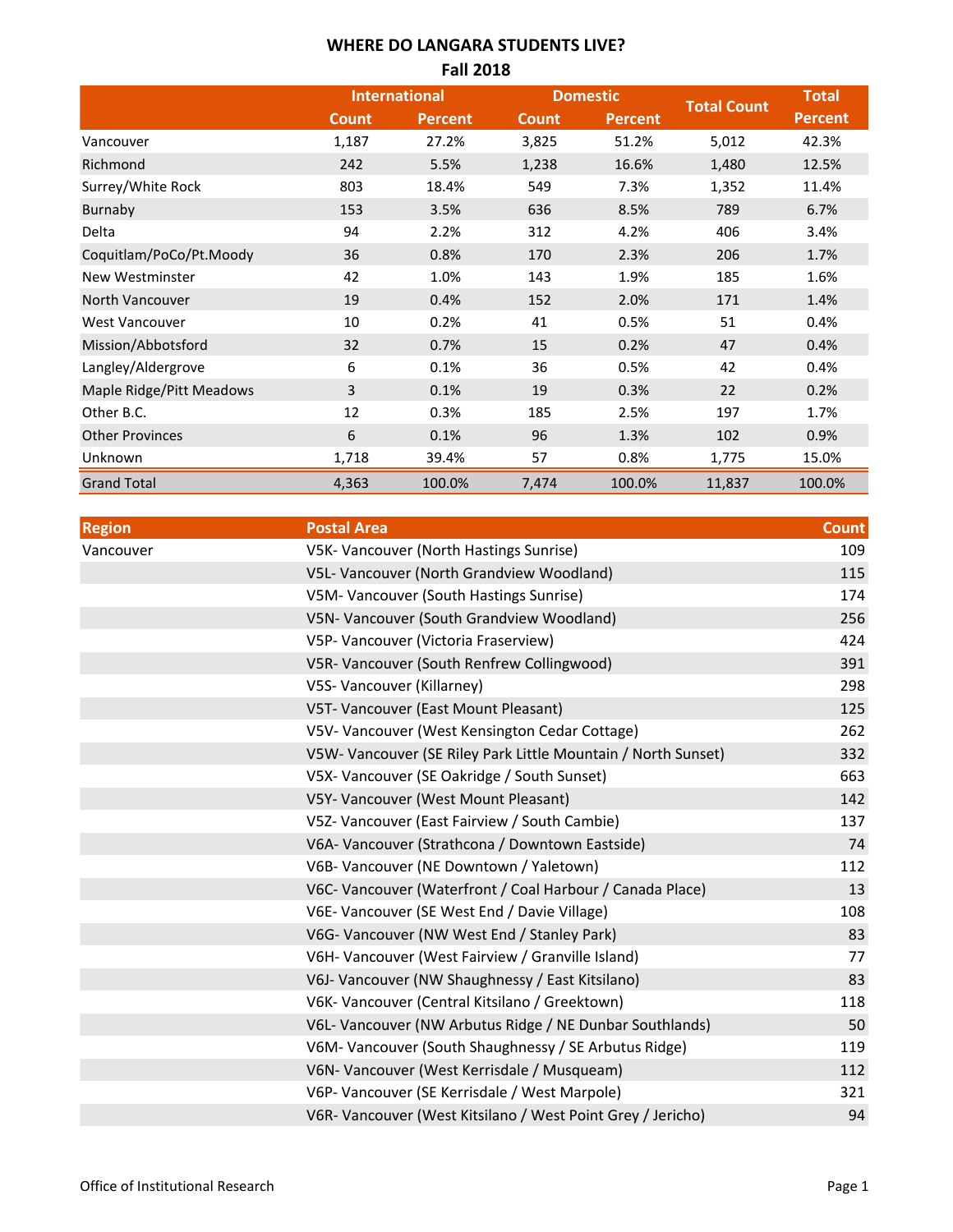## **WHERE DO LANGARA STUDENTS LIVE?**

### **Fall 2018**

| <b>Region</b>           | <b>Postal Area</b>                                  | <b>Count</b> |
|-------------------------|-----------------------------------------------------|--------------|
|                         | V6S- Vancouver (NW Dunbar Southlands / Chaldecutt)  | 80           |
|                         | V6T- Vancouver (UBC)                                | 71           |
|                         | V6Z- Vancouver (SW Downtown)                        | 68           |
|                         | V7X- Vancouver (Bentall Centre)                     | 1            |
| Richmond                | V6V-Richmond Northeast                              | 100          |
|                         | V6W-Richmond Southeast                              | 12           |
|                         | V6X-Richmond North                                  | 293          |
|                         | V6Y-Richmond Central                                | 310          |
|                         | V7A- Richmond South                                 | 207          |
|                         | V7B-Richmond (Sea Island / YVR)                     | 7            |
|                         | V7C- Richmond Northwest                             | 280          |
|                         | V7E- Richmond Southwest                             | 271          |
| Surrey/White Rock       | V3R- Surrey North                                   | 111          |
|                         | V3S- Surrey East                                    | 168          |
|                         | V3T- Surrey Inner Northwest                         | 142          |
|                         | V3V- Surrey Outer Northwest                         | 228          |
|                         | V3W- Surrey Upper West                              | 410          |
|                         | V3X- Surrey Lower West                              | 78           |
|                         | V3Z- Surrey Lower East                              | 34           |
|                         | V4A- Surrey Southwest                               | 51           |
|                         | V4B- White Rock                                     | 19           |
|                         | V4N- Surrey Northeast                               | 94           |
|                         | V4P- Surrey South                                   | 17           |
| Burnaby                 | V3N- Burnaby (East Big Bend / Edmonds)              | 130          |
|                         | V5A- Burnaby (Lake City / Burnaby Mountain)         | 35           |
|                         | V5B- Burnaby (Parkcrest Aubrey / Ardingley Sprott)  | 60           |
|                         | V5C- Burnaby (Burnaby Heights / Willingdon Heights) | 69           |
|                         | V5E- Burnaby (Kingsway Beresford)                   | 87           |
|                         | V5G- Burnaby (Cascade Schou / Douglas Gilpin)       | 87           |
|                         | V5H- Burnaby (Maywood / Windsor)                    | 189          |
|                         | V5J- Burnaby (Suncrest / West Big Bend)             | 132          |
| Delta                   | V4C- Delta Northeast                                | 164          |
|                         | V4E-Delta East                                      | 27           |
|                         | V4K- Delta Northwest                                | 122          |
|                         | V4L- Delta Southeast                                | 32           |
|                         | V4M- Delta Southwest                                | 61           |
| Coquitlam/PoCo/Pt.Moody | V3B- Port Coquitlam Central                         | 52           |
|                         | V3C- Port Coquitlam South                           | 29           |
|                         | V3E- Coquitlam North                                | 39           |
|                         | V3H- Port Moody                                     | 22           |
|                         | V3J- Coquitlam North                                | 42           |
|                         | V3K- Coquitlam South                                | 22           |
| New Westminster         | V3L- New Westminster Northeast                      | 63           |
|                         | V3M- New Westminster Southwest                      | 122          |
| North Vancouver         | V7G- North Vancouver Outer East                     | 6            |
|                         | V7H- North Vancouver Inner East                     | 11           |